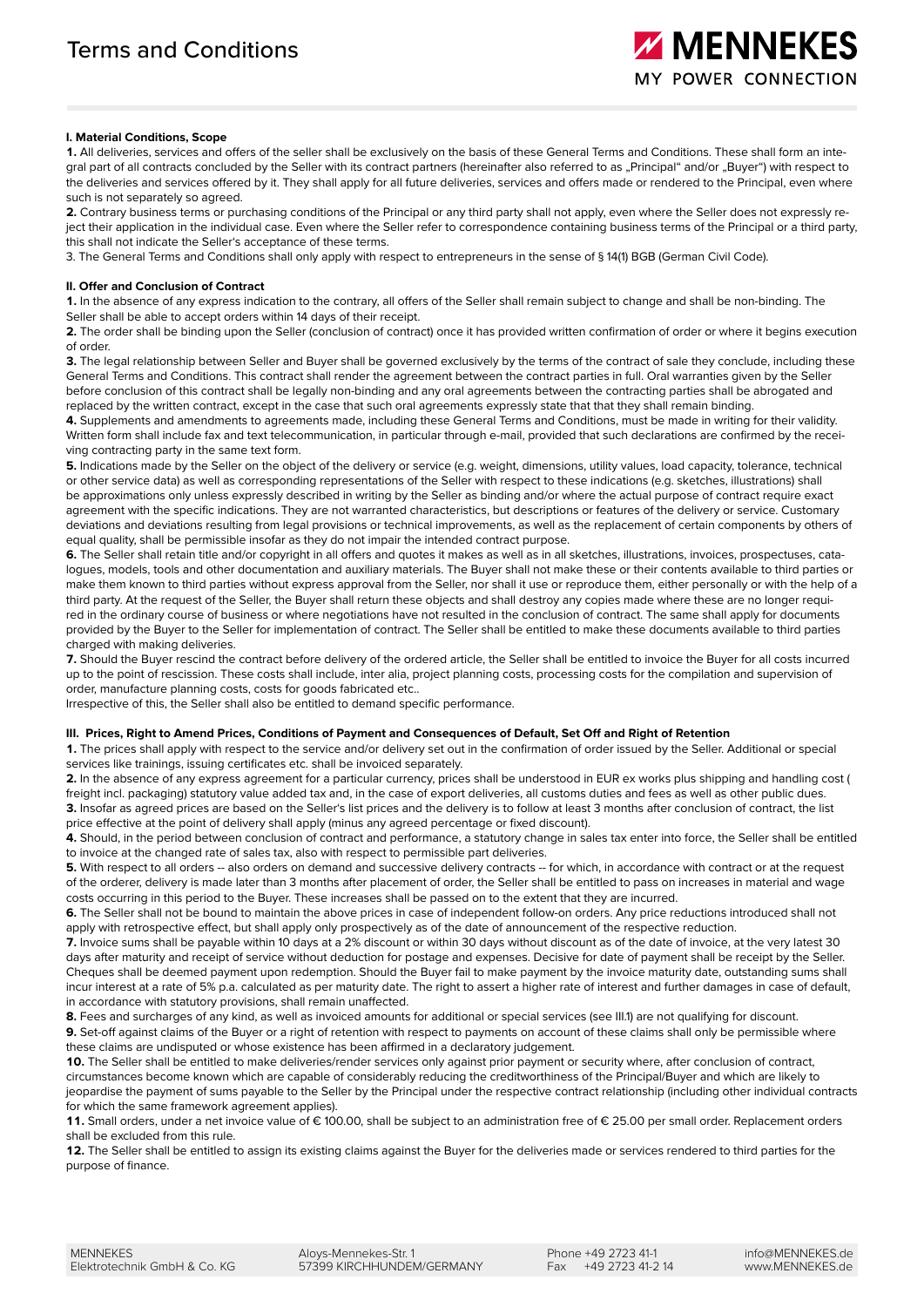# **IV. Delivery and Delivery Time**

**1.** In the absence of any express agreement to the contrary, all deliveries shall be made ex works (D-57399 Kirchhundem [M5]).

**2.** Deadlines and dates for delivery and services stipulated by the Seller shall be approximate only unless a fixed deadline or date has been expressly promised or agreed. Where dispatch has been agreed, delivery deadlines and dates shall refer to the date of transfer to the logistics provider, freight carrier or other third party charged with transport. In case of subsequent amendment to order, the Seller shall be released from the originally agreed delivery dates.

**3.** Irrespective of rights arising from any default of the Buyer, the Seller shall be entitled to demand an extension of delivery/service deadlines or postponement of delivery/service dates by a period equal in length to the default by the Buyer.

**4.** The Seller shall not be liable in case of frustration of delivery or for delays in delivery where these are caused through force majeure or other events which were not foreseeable at the time of conclusion of contract and for which the Seller is not responsible (e.g. interruption of operations of any kind, difficulties in acquiring materials or energy, transport delays, strikes, lawful lock-outs, lack of labour, energy or raw materials, difficulties in the procurement of necessary official authorisations, official measures or failure or delay in delivery by suppliers). Insofar as such events make it considerably more difficult or even impossible for the Seller to make delivery or render services and where the impairment to performance of contract is not only temporary, the Seller shall be entitled to rescind the contract either in full or in part. A pre-requisite for rescission on these grounds is, however, that the Seller notify the Buyer of the relevant circumstances and that it reimburse any sums paid by the Buyer in relation to any outstanding services of the Seller. In case of temporary impairment to performance, the deadlines or dates for delivery or service shall be extended by a period equal in length to the duration of the impairment plus an appropriate run-up period. Should it be unreasonable to expect the Principal to take delivery or accept the service after such delays, it shall be entitled to rescind the contract by way of immediate issue of written declaration of rescission to the Seller.

**5.** The Seller shall only be entitled to make part deliveries where part deliveries are of value to the Principal within the scope of the contract purpose, the delivery of the remainder is assured and the Principal does not occur considerable additional expense as a result, except in the case that the Seller agree to assume these additional costs. Should the Seller be late with a delivery or service or should it become impossible to make the delivery/render the service, for whatever reason, the Seller's liability for damages shall be restricted in accordance with Point VIII. of these General Terms and Conditions.

# **V. Place of Performance, Dispatch, Packaging, Transfer of Risk**

**1.** In the absence of any express agreement to the contrary, place of performance for all obligations arising under this contract relationship shall be the Seller's works in 57399 Kirchhundem/Germany.

**2.** The type of dispatch and packaging shall be chosen at the reasonable discretion of the Seller. Usual packaging shall be the smallest packaging unit indicated in the catalogue. On ordering different amounts, the nearest packaging unit shall be delivered.

**3.** Risk shall pass to the Buyer at the very latest upon the object for delivery being passed to the logistics provider, freight carrier or only third party charged with transport. The beginning of loading shall be decisive in determining when the object is passed. This shall also apply with respect to part deliveries or where the Seller has agreed to provide other services (e.g. dispatch). Where dispatch or transfer is delayed as a result of a circumstance whose cause rests with the Principal, risk shall pass to the Principal on the day the delivery object is made available for delivery and the Seller has notified this to the Buyer.

**4.** Storage costs after transfer of risk shall be borne by the Principal. In case of storage provided by the Seller, storage costs shall be 0.25% of the invoice value of the delivery objects to be stored per each full week. It shall remain open to the contracting parties to assert and prove higher or lower storage costs.

5. The consignment shall be insured by the Seller only on the express wish of the Buyer. Insurance shall be provided against theft, breakage, damage through transport, fire or water or other insurable risks. The cost of insurance shall be borne by the Buyer.

**6.** With respect to contracts with repeated successive deliveries, the structure of delivery shall be indicated to the Seller in good time. Where deliveries are not called on time, the Seller shall be entitled, after expiry of a suitable grace period indicated to the Buyer, to structure and make the deliveries itself or to withdraw from the relevant part of the contract subject to the further conditions in Point IV. 4. and to claim damages for loss of profits. The right of the Seller to assert further damages shall remain unaffected.

**7.** Returns not based on material defects or defects in title shall be processed in accordance with the Seller's conditions of return. These can be read at www.mennekes.de under General Terms and Conditions.

## **VI. Warranty, Material Defects**

**1.** Irrespective of the duties of inspection and notification (§ 377 HGB (German Commercial Code)) which exist in respect of any bilateral trade, the Principal shall be bound to inspect the delivery for manifest defects and to issue notices with respect to such manifest defects -- this shall also apply for incomplete or incorrect deliveries. Notice of defect shall be issued within 5 working days after receipt of goods. With respect to latent defects, notice of defect shall be issued within 5 days of the defect becoming apparent. Notice of defect shall be made in writing. Failure to issue notice of defect within the stipulated period shall result in the goods being deemed to have been approved and the Principal losing any right of recourse with respect to the defect against the Seller. At the request of the Seller, the queried delivery object shall be returned to the Seller with carriage paid. In case of legitimate notice of defect, the Seller shall reimburse the cost of cheapest return transport; this shall not apply where costs are higher because the delivery object is being used at a location other than that stipulated for use.

**2.** In case of legitimate notice of defect, the Seller, at its own option, shall be bound and entitled, within a reasonable period, to repair the defect or make a replacement delivery (secondary performance). In case secondary performance fails, that is, it is impossible or unreasonable, the Seller refuses to make secondary performance or secondary performance is subject to unreasonable delays, the Buyer shall be entitled to rescind the contract or make an appropriate reduction to the purchase price.

**3.** Where the defect is the fault of the Seller, the Buyer shall be entitled to assert a claim for damages under the conditions set down in VIII. **4.** In case of defects in components made by other manufacturers which the Seller cannot remove, either for licence or physical reasons, the Seller shall, at its option, either assert its warranty rights against the manufacturer and supplier on the Principal's account, or shall assign these rights to the Principal. Warranty claims against the Seller with respect to such defects shall exist in accordance with these General Terms and Conditions only where legal proceedings against the manufacturer and supplier were unsuccessful or where such legal proceedings have no prospect of success, for instance due to the defendant's insolvency. For the duration of the legal dispute, the limitation period of the respective warranty shall be stayed. **5.** The warranty shall lapse where the Principal tampers with the delivery object without the Seller's consent, or where a third party tamper with the delivery object at the Principal's behest, and the removal of defect is made impossible or unreasonable to the Seller as a result. The Principal shall bear all additional costs of the removal of defect as may arise as a result of the tampering.

**6.** Claims for defects shall not arise where the error occurs through the non-adherence to operating, storage, maintenance or installation instructions, unsuitable or improper use, wrong or negligent use by the Principal or naturally occurring wear and tear. The same shall apply where the Seller's products are improperly mounted, negligently handled or subjected to undue strain, or where disruption arises as a result of unsuitable operating means, substitute materials or mechanical, chemical, electro-chemical or electrical effects.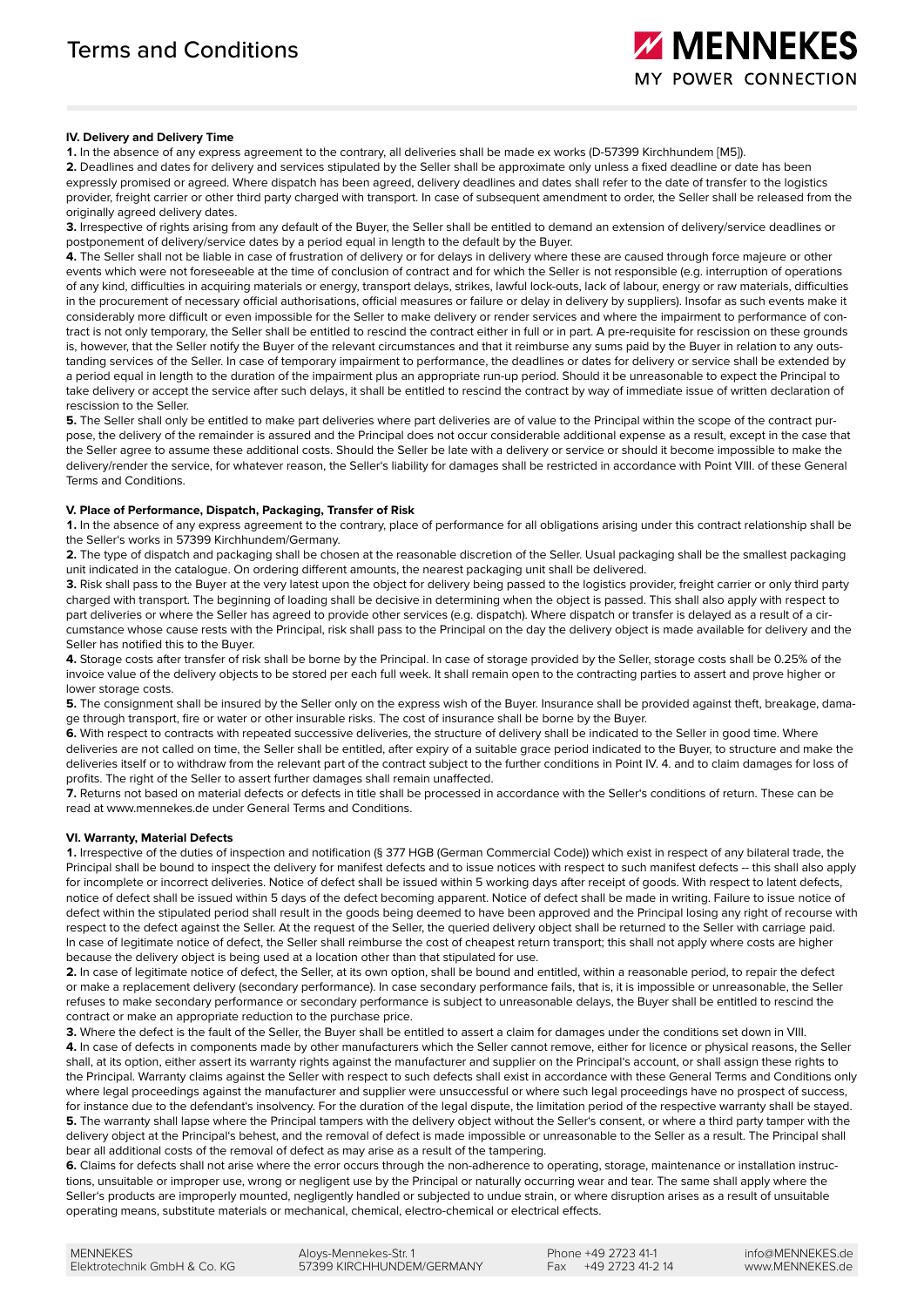**7.** Any individual agreement with the Principal to supply used objects shall be to the exclusion of all warranty for material defects except in the case that such defects are maliciously suppressed by the Seller.

#### **8.** Legitimate defects on only part of the delivery shall not justify a complaint with respect to the entire delivery.

#### **VII. Protected Rights**

**1.** In accordance with Point VII., the Seller shall warrant that the object of delivery shall be free of third party industrial property rights or copyright in the country (state) or the agreed place of delivery. In the absence of any express written agreement to the contrary, the place of delivery shall be Kirchhundem/Germany. Each contracting partner shall notify the other immediately and in writing in case any claims for infringement of such rights are asserted. The rule in sentence 1 shall form no warranty, but shall represent an agreement as to quality pursuant to applicable warranty regulations.

**2.** In the case that the object of delivery infringe third party property rights or copyright, the Seller shall, at its own option, amend or exchange the object, such that it no longer infringe such rights yet still fulfil the contractually agreed functions, or shall furnish the Principal with the appropriate right of use by way of licence. Should the Seller not be able to resolve the problem within a reasonable period of time, the Principal shall be entitled to rescind the contract or reduce the purchase price accordingly. Any damage claims arising to the Principal against the Seller shall be subject to the restrictions of Point VIII of these General Terms and Conditions.

**3.** In case of legal infringements resulting from products delivered by the Seller but manufactured by other manufacturers, the Seller shall, at its own option, assert claims against the manufacturer or supplier on behalf of the Principal or shall assign these claims to the Principal. In these cases, claims against the Seller shall only exist where legal proceedings against the manufacturer or suppliers were unsuccessful or have no prospect of success, for instance because of the manufacturer's/supplier's insolvency.

**4.** Where deliveries are made in accordance with specific sketches or other indications made by the Principal and where these deliveries infringe third party rights, the Principal shall bear the responsibility for correctness and for ensuring that third party rights are not infringed. The Principal shall indemnify the Seller against all claims brought for breach of third party property rights. In the case of damage claims, the indemnity shall only be where the Buyer fail to prove that it is not responsible for the deficiency in its indications or the infringement of third party rights. If, in such a case, the Seller is prohibited from manufacturing or delivering the respective goods by a third party asserting its own property rights, the Seller shall be entitled to discontinue works and rescind the contract. Before doing so, the Seller must, however, issue notice to the Buyer setting a grace period during which the Buyer is required to have the prohibition removed by the third party. The assertion of a corresponding claim for damages by the Seller against the Buyer on the basis of other statutory provisions shall remain unaffected.

## **VIII. Other Liability (Limitation and Exclusion)**

**1.** Liability of the Seller for damages, for whatever legal reason, in particular for frustration, delay, defective or wrong delivery, breach of contract, breach of duty of care in contractual negotiations and in tort, where fault is established, shall be limited by the following rules.

**2.** The Seller shall not be liable in case of negligence simpliciter of its corporate bodies, legal representatives, employees or other vicarious agents unless this involves a breach of essential contract duties (main duties under contract / cardinal duties). Essential contract duties are those duties which must be fulfilled in order that the contract be performed at all and which may regularly be relied upon by the contracting party.

**3.** Insofar as the Seller is liable for damages under the above sentence, liability shall be limited to damage which the Seller foresaw on conclusion of contract as a possible consequence of breach of contract or which it would have foreseen on exercise of due caution. Indirect or consequential damage resulting from defects in the object of delivery shall only be compensated where such damage can be typically expected on proper use of the object of delivery.

**4.** In case of liability for negligence simpliciter, the Seller's duty to pay compensation for property damage and pecuniary damage resulting therefrom shall be limited to damage which is usually and typically insurable by the Seller through liability / product liability insurance on reasonable terms, even where the matter relates to a breach of essential contract duties.

**5.** The above exclusions and limitations of liability shall apply to the same extent to the benefit of corporate bodies, legal representatives, employees and other vicarious agents of the Seller.

**6.** Insofar as the Seller provide technical information or acts in an advisory capacity and this information or advice does not form part of the services agreed and owed under contract, this information or advice shall be provided free of charge and the Seller shall not be liable for the information or advice.

**7.** The limitations on liability contained in this Point VIII shall not apply to liability of the Seller for deliberate acts, for warranted characteristics, for injury to life, body or health or to liability under the German Product Liability Act.

# **IX. Limitation Periods**

**1.** Claims arising under Point VI shall be subject to a limitation period of one year beginning on delivery to the Buyer.

- **2.** This shall not apply to the following claims which shall be subject to statutory limitation periods.
- Claims involving deliberate, malicious or grossly negligent breach of duty by the Seller, its legal representatives or vicarious agents;
- Claims for damage resulting from injury to life, body or health due to a negligent breach of the Seller or from a deliberate or negligent breach of its legal representatives or vicarious agents;
- Claims under a warranty for a certain characteristic;
- •Insofar as the supplier is so obliged, claims for reimbursement of costs which the Principal has to bear as against a subcontractor in the supply chain on account of a sale of new goods for the purpose of secondary performance (§ 478(2) BGB);
- •In case goods delivered by the Seller have been used in accordance with their instructions for use in a construction project and they have caused a defect in that project and Part B of the German Construction Contract Procedures (Verdingungsordnung für Bauleistungen) do not apply to the contract relationship.

**3.** For all these cases, limitation periods shall be in accordance with statutory provisions. The statutory rules on staying of the limitation periods and new begin of deadlines shall remain unaffected. In case of damage claims under the Product Liability Act, statutory limitation periods shall apply, also in case of deliberate or grossly negligent breach.

**4.** Where the Seller is liable under VIII for damage for which liability insurance at reasonable conditions is usually and typically concluded, the limitation period shall also be one year.

## **X. Retention of Title**

1**.** The Seller shall retain title to the object of delivery (conditional goods) until all claims against the Principal arising under the business relationship, including any future claims from concurrent or later contracts, are settled. In case of open invoice, the retention of title and all rights shall form security for the entire outstanding sum plus interest and costs. In case of pledge or other third party acts, the Principal shall notify the Seller immediately.